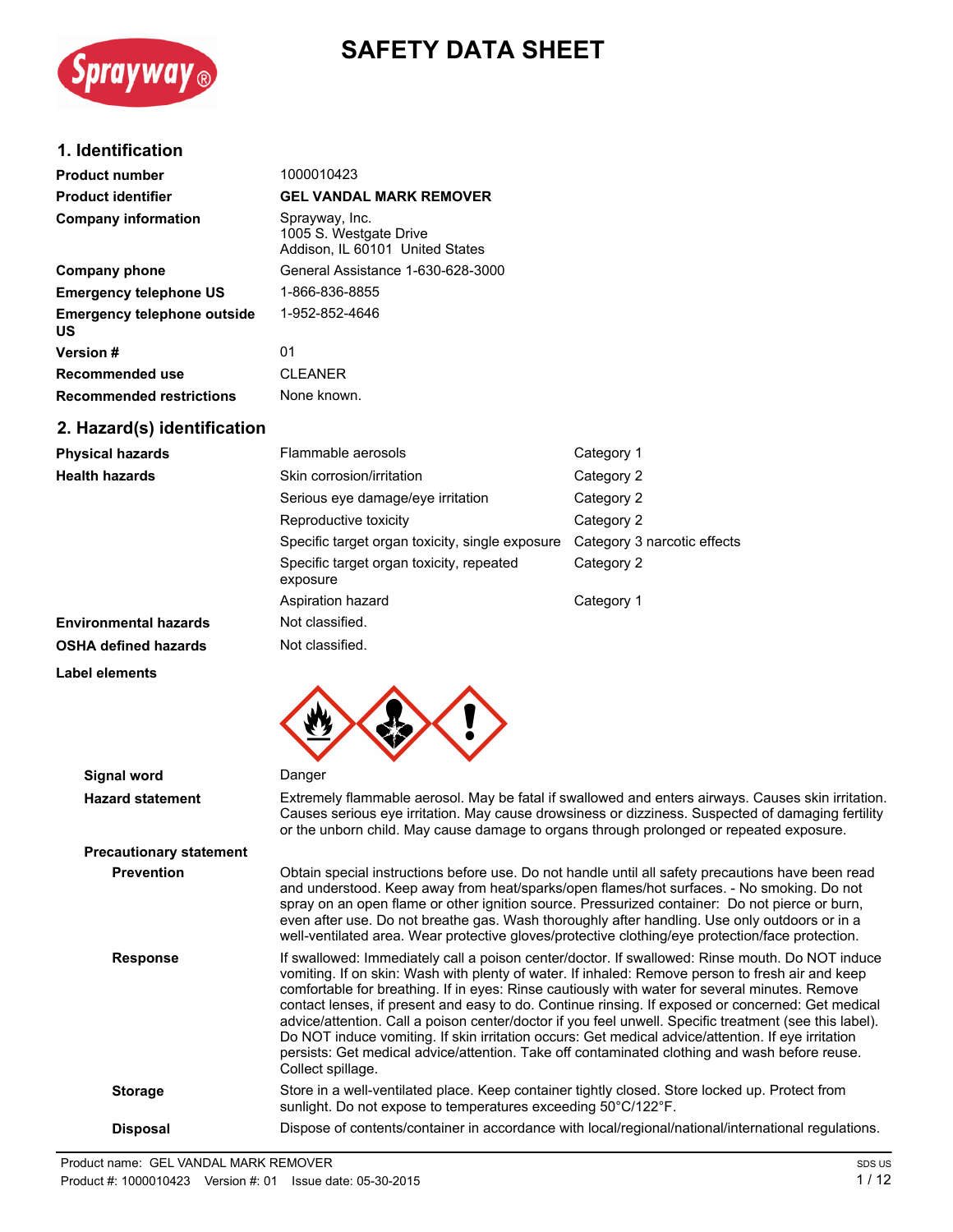# **3. Composition/information on ingredients**

# **Mixtures**

| <b>Chemical name</b>                     | Common name and synonyms | <b>CAS number</b> | $\%$       |
|------------------------------------------|--------------------------|-------------------|------------|
| Toluene                                  |                          | 108-88-3          | $20 - 40$  |
| 2-Butoxyethanol                          |                          | 111-76-2          | $2.5 - 10$ |
| Acetone                                  |                          | 67-64-1           | $2.5 - 10$ |
| <b>Butane</b>                            |                          | 106-97-8          | $2.5 - 10$ |
| Diethylene Glycol Monobutyl Ether        |                          | 112-34-5          | $2.5 - 10$ |
| Propane                                  |                          | 74-98-6           | $2.5 - 10$ |
| 9-Octadecenoic Acid                      |                          | 112-80-1          | $1 - 2.5$  |
| Sodium Hydroxide                         |                          | 1310-73-2         | $0.1 - 1$  |
| Other components below reportable levels |                          |                   | $20 - 40$  |

\*Designates that a specific chemical identity and/or percentage of composition has been withheld as a trade secret.

### **4. First-aid measures**

| <b>Inhalation</b>                                                            | Remove victim to fresh air and keep at rest in a position comfortable for breathing. Call a POISON<br>CENTER or doctor/physician if you feel unwell.                                                                                                                                                                                                           |
|------------------------------------------------------------------------------|----------------------------------------------------------------------------------------------------------------------------------------------------------------------------------------------------------------------------------------------------------------------------------------------------------------------------------------------------------------|
| <b>Skin contact</b>                                                          | Wash off with soap and water. Get medical attention if irritation develops and persists.                                                                                                                                                                                                                                                                       |
| Eye contact                                                                  | Rinse with water. Get medical attention if irritation develops and persists.                                                                                                                                                                                                                                                                                   |
| Ingestion                                                                    | Rinse mouth. Get medical attention if symptoms occur.                                                                                                                                                                                                                                                                                                          |
| <b>Most important</b><br>symptoms/effects, acute and<br>delayed              | May cause drowsiness and dizziness. Headache. Nausea, vomiting. Irritation of nose and throat.<br>Aspiration may cause pulmonary edema and pneumonitis. Severe eye irritation. Symptoms may<br>include stinging, tearing, redness, swelling, and blurred vision. Skin irritation. May cause redness<br>and pain. Prolonged exposure may cause chronic effects. |
| Indication of immediate<br>medical attention and special<br>treatment needed | Provide general supportive measures and treat symptomatically. Keep victim under observation.<br>Symptoms may be delayed.                                                                                                                                                                                                                                      |
| <b>General information</b>                                                   | IF exposed or concerned: Get medical advice/attention. If you feel unwell, seek medical advice<br>(show the label where possible). Ensure that medical personnel are aware of the material(s)<br>involved, and take precautions to protect themselves. Show this safety data sheet to the doctor in<br>attendance.                                             |

# **5. Fire-fighting measures**

| Suitable extinguishing media                                     | Powder. Foam. Carbon dioxide (CO2).                                                                                                                                                                                                                                              |
|------------------------------------------------------------------|----------------------------------------------------------------------------------------------------------------------------------------------------------------------------------------------------------------------------------------------------------------------------------|
| Unsuitable extinguishing<br>media                                | Do not use water jet as an extinguisher, as this will spread the fire.                                                                                                                                                                                                           |
| Specific hazards arising from<br>the chemical                    | Contents under pressure. Pressurized container may explode when exposed to heat or flame.                                                                                                                                                                                        |
| Special protective equipment<br>and precautions for firefighters | Firefighters must use standard protective equipment including flame retardant coat, helmet with<br>face shield, gloves, rubber boots, and in enclosed spaces, SCBA.                                                                                                              |
| <b>Fire-fighting</b><br>equipment/instructions                   | Move containers from fire area if you can do so without risk. Containers should be cooled with<br>water to prevent vapor pressure build up. For massive fire in cargo area, use unmanned hose<br>holder or monitor nozzles, if possible. If not, withdraw and let fire burn out. |
| <b>Specific methods</b>                                          | Use standard firefighting procedures and consider the hazards of other involved materials. Move<br>containers from fire area if you can do so without risk. In the event of fire and/or explosion do not<br>breathe fumes.                                                       |
| <b>General fire hazards</b>                                      | Extremely flammable aerosol.                                                                                                                                                                                                                                                     |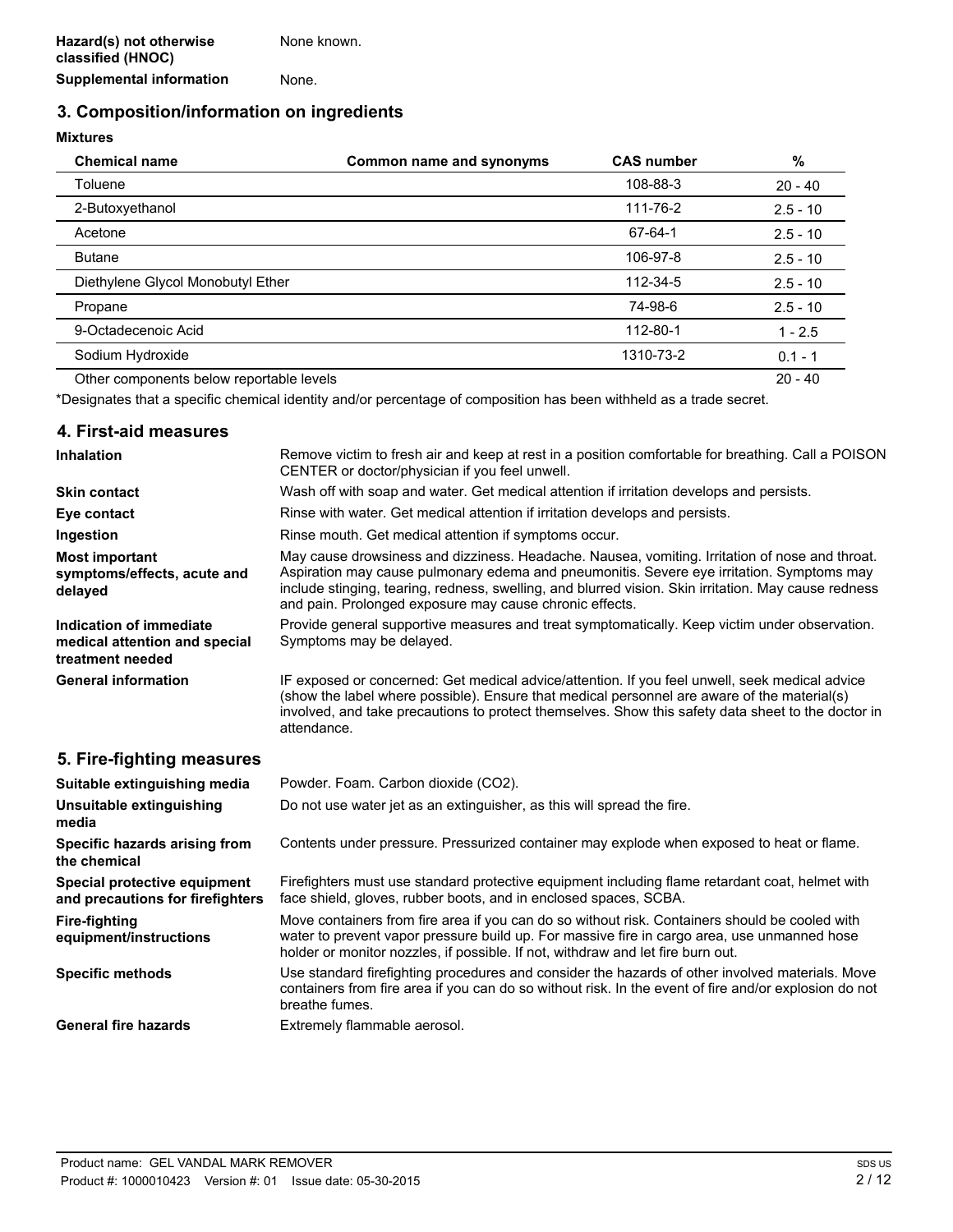## **6. Accidental release measures**

| Personal precautions,<br>protective equipment and<br>emergency procedures | Keep unnecessary personnel away. Keep people away from and upwind of spill/leak. Keep out of<br>low areas. Wear appropriate protective equipment and clothing during clean-up. Do not breathe<br>gas. Do not touch damaged containers or spilled material unless wearing appropriate protective<br>clothing. Ventilate closed spaces before entering them. Local authorities should be advised if<br>significant spillages cannot be contained. For personal protection, see section 8 of the SDS.                                                                                                                                                                                                                                                                                                                                                                                                                                                                                                                                          |
|---------------------------------------------------------------------------|---------------------------------------------------------------------------------------------------------------------------------------------------------------------------------------------------------------------------------------------------------------------------------------------------------------------------------------------------------------------------------------------------------------------------------------------------------------------------------------------------------------------------------------------------------------------------------------------------------------------------------------------------------------------------------------------------------------------------------------------------------------------------------------------------------------------------------------------------------------------------------------------------------------------------------------------------------------------------------------------------------------------------------------------|
| <b>Methods and materials for</b><br>containment and cleaning up           | Refer to attached safety data sheets and/or instructions for use. Eliminate all ignition sources (no<br>smoking, flares, sparks, or flames in immediate area). Keep combustibles (wood, paper, oil, etc.)<br>away from spilled material. Stop leak if you can do so without risk. Move the cylinder to a safe and<br>open area if the leak is irreparable. Isolate area until gas has dispersed. Prevent entry into<br>waterways, sewer, basements or confined areas. For waste disposal, see section 13 of the SDS.                                                                                                                                                                                                                                                                                                                                                                                                                                                                                                                        |
| <b>Environmental precautions</b>                                          | Avoid release to the environment. Inform appropriate managerial or supervisory personnel of all<br>environmental releases. Prevent further leakage or spillage if safe to do so. Avoid discharge into<br>drains, water courses or onto the ground.                                                                                                                                                                                                                                                                                                                                                                                                                                                                                                                                                                                                                                                                                                                                                                                          |
| 7. Handling and storage                                                   |                                                                                                                                                                                                                                                                                                                                                                                                                                                                                                                                                                                                                                                                                                                                                                                                                                                                                                                                                                                                                                             |
| <b>Precautions for safe handling</b>                                      | Obtain special instructions before use. Do not handle until all safety precautions have been read<br>and understood. Pressurized container: Do not pierce or burn, even after use. Do not use if spray<br>button is missing or defective. Do not spray on a naked flame or any other incandescent material.<br>Do not smoke while using or until sprayed surface is thoroughly dry. Do not cut, weld, solder, drill,<br>grind, or expose containers to heat, flame, sparks, or other sources of ignition. All equipment used<br>when handling the product must be grounded. Do not re-use empty containers. Do not breathe<br>gas. Do not get in eyes, on skin, or on clothing. Avoid prolonged exposure. Use only in<br>well-ventilated areas. Should be handled in closed systems, if possible. Pregnant or breastfeeding<br>women must not handle this product. Wear appropriate personal protective equipment. Wash<br>hands thoroughly after handling. Avoid release to the environment. Observe good industrial<br>hygiene practices. |
| Conditions for safe storage,                                              | Level 2 Aerosol.                                                                                                                                                                                                                                                                                                                                                                                                                                                                                                                                                                                                                                                                                                                                                                                                                                                                                                                                                                                                                            |
| including any incompatibilities                                           | Store locked up. Pressurized container. Protect from sunlight and do not expose to temperatures<br>exceeding 50°C/122 °F. Do not puncture, incinerate or crush. Do not handle or store near an open<br>flame, heat or other sources of ignition. This material can accumulate static charge which may<br>cause spark and become an ignition source. Refrigeration recommended. Store away from                                                                                                                                                                                                                                                                                                                                                                                                                                                                                                                                                                                                                                              |

incompatible materials (see Section 10 of the SDS).

# **8. Exposure controls/personal protection**

### **Occupational exposure limits**

### **US. OSHA Table Z-1 Limits for Air Contaminants (29 CFR 1910.1000)**

| <b>Components</b>                                           | <b>Type</b> | Value        |                                  |
|-------------------------------------------------------------|-------------|--------------|----------------------------------|
| 2-Butoxyethanol (CAS<br>$111 - 76 - 2)$                     | PEL         | 240 mg/m3    |                                  |
|                                                             |             | 50 ppm       |                                  |
| Acetone (CAS 67-64-1)                                       | PEL         | 2400 mg/m3   |                                  |
|                                                             |             | 1000 ppm     |                                  |
| Propane (CAS 74-98-6)                                       | PEL         | 1800 mg/m3   |                                  |
|                                                             |             | 1000 ppm     |                                  |
| Sodium Hydroxide (CAS<br>1310-73-2)                         | PEL         | $2$ mg/m $3$ |                                  |
| US. OSHA Table Z-2 (29 CFR 1910.1000)                       |             |              |                                  |
| <b>Components</b>                                           | Type        | Value        |                                  |
| Toluene (CAS 108-88-3)                                      | Ceiling     | 300 ppm      |                                  |
|                                                             | <b>TWA</b>  | 200 ppm      |                                  |
| <b>US. ACGIH Threshold Limit Values</b>                     |             |              |                                  |
| <b>Components</b>                                           | <b>Type</b> | Value        | Form                             |
| 2-Butoxyethanol (CAS<br>$111 - 76 - 2)$                     | TWA         | 20 ppm       |                                  |
| Acetone (CAS 67-64-1)                                       | <b>STEL</b> | 750 ppm      |                                  |
|                                                             | TWA         | 500 ppm      |                                  |
| Butane (CAS 106-97-8)                                       | <b>STEL</b> | 1000 ppm     |                                  |
| Diethylene Glycol<br>Monobutyl Ether (CAS<br>$112 - 34 - 5$ | <b>TWA</b>  | 10 ppm       | Inhalable fraction and<br>vapor. |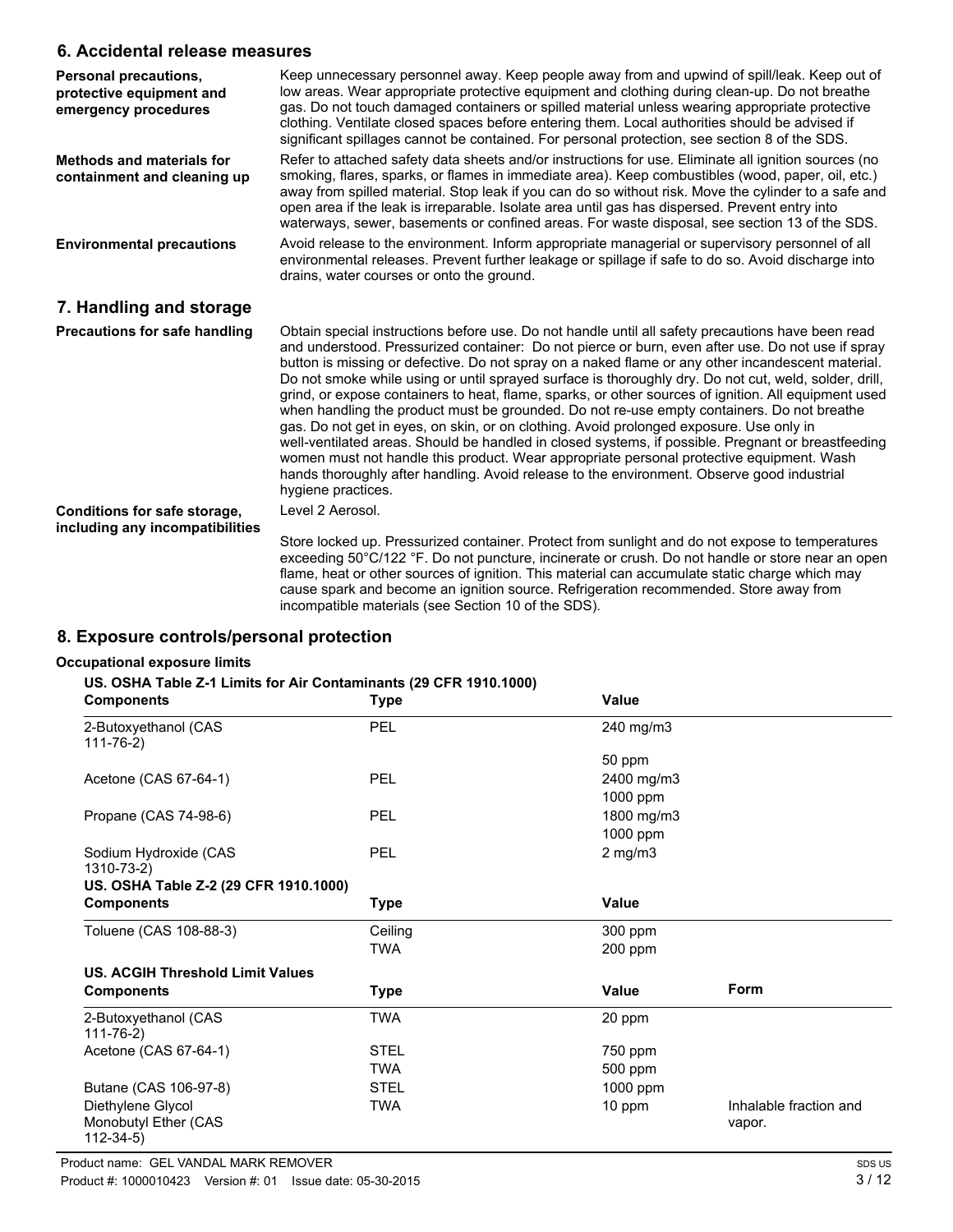| <b>US. ACGIH Threshold Limit Values</b><br><b>Components</b> | <b>Type</b> | Value        | <b>Form</b> |
|--------------------------------------------------------------|-------------|--------------|-------------|
|                                                              |             |              |             |
| Sodium Hydroxide (CAS<br>1310-73-2)                          | Ceiling     | $2$ mg/m $3$ |             |
| Toluene (CAS 108-88-3)                                       | TWA         | 20 ppm       |             |
| US. NIOSH: Pocket Guide to Chemical Hazards                  |             |              |             |
| <b>Components</b>                                            | <b>Type</b> | Value        |             |
| 2-Butoxyethanol (CAS<br>$111 - 76 - 2)$                      | <b>TWA</b>  | 24 mg/m3     |             |
|                                                              |             | 5 ppm        |             |
| Acetone (CAS 67-64-1)                                        | TWA         | 590 mg/m3    |             |
|                                                              |             | 250 ppm      |             |
| Butane (CAS 106-97-8)                                        | <b>TWA</b>  | 1900 mg/m3   |             |
|                                                              |             | 800 ppm      |             |
| Propane (CAS 74-98-6)                                        | <b>TWA</b>  | 1800 mg/m3   |             |
|                                                              |             | 1000 ppm     |             |
| Sodium Hydroxide (CAS<br>1310-73-2)                          | Ceiling     | $2$ mg/m $3$ |             |
| Toluene (CAS 108-88-3)                                       | <b>STEL</b> | 560 mg/m3    |             |
|                                                              |             | $150$ ppm    |             |
|                                                              | <b>TWA</b>  | 375 mg/m3    |             |
|                                                              |             | 100 ppm      |             |
|                                                              |             |              |             |

### **Biological limit values**

| <b>ACGIH Biological Exposure Indices</b><br><b>Components</b> | Value              | <b>Determinant</b>                                    | <b>Specimen</b>        | <b>Sampling Time</b> |
|---------------------------------------------------------------|--------------------|-------------------------------------------------------|------------------------|----------------------|
| 2-Butoxyethanol (CAS<br>111-76-2)                             | $200 \text{ mg/q}$ | <b>Butoxyacetic</b><br>acid (BAA),<br>with hydrolysis | Creatinine in<br>urine | $\ast$               |
| Acetone (CAS 67-64-1)                                         | 50 mg/l            | Acetone                                               | Urine                  | $\ast$               |
| Toluene (CAS 108-88-3)                                        | $0.3$ mg/g         | o-Cresol, with<br>hydrolysis                          | Creatinine in<br>urine | $\star$              |
|                                                               | $0.03$ mg/l        | Toluene                                               | Urine                  | $\star$              |
|                                                               | $0.02$ mg/l        | Toluene                                               | <b>Blood</b>           | $\star$              |
|                                                               |                    |                                                       |                        |                      |

\* - For sampling details, please see the source document.

### **Exposure guidelines**

| US - California OELs: Skin designation                                |                                                                                                                                                                                                                                                                                                                                                                                                                                                                                                  |                                                     |
|-----------------------------------------------------------------------|--------------------------------------------------------------------------------------------------------------------------------------------------------------------------------------------------------------------------------------------------------------------------------------------------------------------------------------------------------------------------------------------------------------------------------------------------------------------------------------------------|-----------------------------------------------------|
| 2-Butoxyethanol (CAS 111-76-2)                                        |                                                                                                                                                                                                                                                                                                                                                                                                                                                                                                  | Can be absorbed through the skin.                   |
| Toluene (CAS 108-88-3)                                                |                                                                                                                                                                                                                                                                                                                                                                                                                                                                                                  | Can be absorbed through the skin.                   |
| US - Minnesota Haz Subs: Skin designation applies                     |                                                                                                                                                                                                                                                                                                                                                                                                                                                                                                  |                                                     |
| 2-Butoxyethanol (CAS 111-76-2)                                        |                                                                                                                                                                                                                                                                                                                                                                                                                                                                                                  | Skin designation applies.                           |
| Toluene (CAS 108-88-3)                                                |                                                                                                                                                                                                                                                                                                                                                                                                                                                                                                  | Skin designation applies.                           |
| US - Tennesse OELs: Skin designation                                  |                                                                                                                                                                                                                                                                                                                                                                                                                                                                                                  |                                                     |
| 2-Butoxyethanol (CAS 111-76-2)                                        |                                                                                                                                                                                                                                                                                                                                                                                                                                                                                                  | Can be absorbed through the skin.                   |
| US NIOSH Pocket Guide to Chemical Hazards: Skin designation           |                                                                                                                                                                                                                                                                                                                                                                                                                                                                                                  |                                                     |
| 2-Butoxyethanol (CAS 111-76-2)                                        |                                                                                                                                                                                                                                                                                                                                                                                                                                                                                                  | Can be absorbed through the skin.                   |
| US. OSHA Table Z-1 Limits for Air Contaminants (29 CFR 1910.1000)     |                                                                                                                                                                                                                                                                                                                                                                                                                                                                                                  |                                                     |
| 2-Butoxyethanol (CAS 111-76-2)                                        |                                                                                                                                                                                                                                                                                                                                                                                                                                                                                                  | Can be absorbed through the skin.                   |
| Appropriate engineering<br>controls                                   | Good general ventilation (typically 10 air changes per hour) should be used. Ventilation rates<br>should be matched to conditions. If applicable, use process enclosures, local exhaust ventilation,<br>or other engineering controls to maintain airborne levels below recommended exposure limits. If<br>exposure limits have not been established, maintain airborne levels to an acceptable level. Eye<br>wash facilities and emergency shower must be available when handling this product. |                                                     |
| Individual protection measures, such as personal protective equipment |                                                                                                                                                                                                                                                                                                                                                                                                                                                                                                  |                                                     |
| Eye/face protection                                                   |                                                                                                                                                                                                                                                                                                                                                                                                                                                                                                  | Wear safety glasses with side shields (or goggles). |
| <b>Hand protection</b>                                                | Wear appropriate chemical resistant gloves.                                                                                                                                                                                                                                                                                                                                                                                                                                                      |                                                     |
| <b>Skin protection</b>                                                |                                                                                                                                                                                                                                                                                                                                                                                                                                                                                                  |                                                     |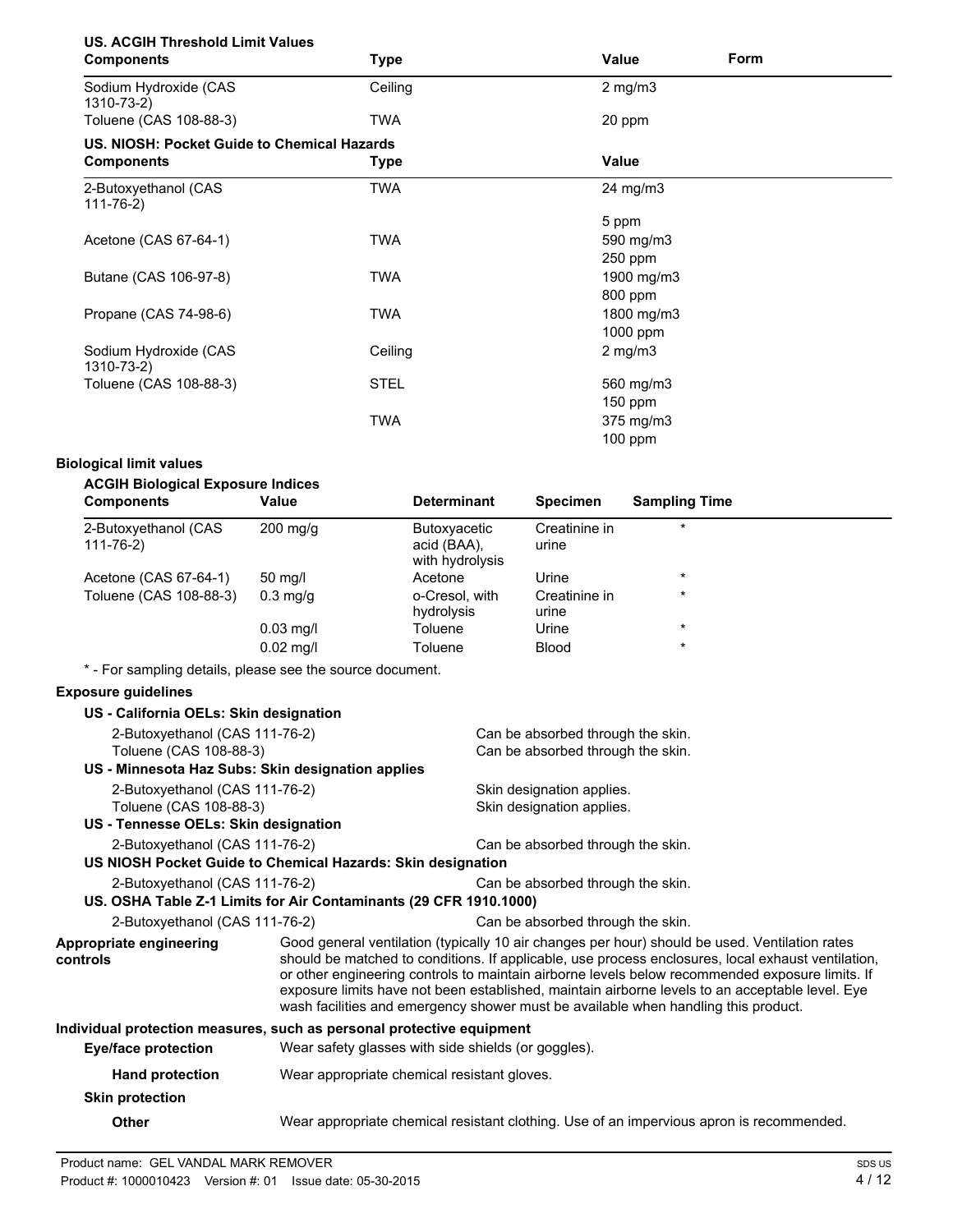| <b>Skin protection</b>                   |                                                                                                                                                                                                                                                                     |
|------------------------------------------|---------------------------------------------------------------------------------------------------------------------------------------------------------------------------------------------------------------------------------------------------------------------|
| <b>Respiratory protection</b>            | If permissible levels are exceeded use NIOSH mechanical filter / organic vapor cartridge or an<br>air-supplied respirator.                                                                                                                                          |
| <b>Thermal hazards</b>                   | Wear appropriate thermal protective clothing, when necessary.                                                                                                                                                                                                       |
| <b>General hygiene</b><br>considerations | When using, do not eat, drink or smoke. Always observe good personal hygiene measures, such<br>as washing after handling the material and before eating, drinking, and/or smoking. Routinely<br>wash work clothing and protective equipment to remove contaminants. |

# **9. Physical and chemical properties**

**Appearance**

| <b>Physical state</b>                             | Gas.                                                                                                                   |
|---------------------------------------------------|------------------------------------------------------------------------------------------------------------------------|
| Form                                              | Aerosol.                                                                                                               |
| Color                                             | Tan.                                                                                                                   |
| Odor                                              | Solvent.                                                                                                               |
| <b>Odor threshold</b>                             | Not available.                                                                                                         |
| рH                                                | 12.5 - 13.4 estimated                                                                                                  |
| Melting point/freezing point                      | Not available.                                                                                                         |
| Initial boiling point and boiling<br>range        | 193.64 °F (89.8 °C) estimated                                                                                          |
| <b>Flash point</b>                                | -156.0 °F (-104.4 °C) Propellant estimated                                                                             |
| <b>Evaporation rate</b>                           | Not available.                                                                                                         |
| Flammability (solid, gas)                         | Not available.                                                                                                         |
| Upper/lower flammability or explosive limits      |                                                                                                                        |
| <b>Flammability limit - lower</b><br>$(\%)$       | 1.9 % estimated                                                                                                        |
| <b>Flammability limit - upper</b><br>(%)          | 9.5 % estimated                                                                                                        |
| Explosive limit - lower (%)                       | Not available.                                                                                                         |
| Explosive limit - upper (%)                       | Not available.                                                                                                         |
| Vapor pressure                                    | 60 - 75 psig @70F estimated                                                                                            |
| <b>Vapor density</b>                              | Not available.                                                                                                         |
| <b>Relative density</b>                           | Not available.                                                                                                         |
| Solubility(ies)                                   |                                                                                                                        |
| Solubility (water)                                | Not available.                                                                                                         |
| <b>Partition coefficient</b><br>(n-octanol/water) | Not available.                                                                                                         |
| <b>Auto-ignition temperature</b>                  | Not available.                                                                                                         |
| <b>Decomposition temperature</b>                  | Not available.                                                                                                         |
| <b>Viscosity</b>                                  | Not available.                                                                                                         |
| <b>Other information</b>                          |                                                                                                                        |
| <b>Specific gravity</b>                           | 0.765 estimated                                                                                                        |
| 10. Stability and reactivity                      |                                                                                                                        |
| <b>Reactivity</b>                                 | Reacts violently with strong acids. This product may react with oxidizing agents.                                      |
| <b>Chemical stability</b>                         | Material is stable under normal conditions.                                                                            |
| <b>Possibility of hazardous</b><br>reactions      | Hazardous polymerization does not occur.                                                                               |
| <b>Conditions to avoid</b>                        | Avoid temperatures exceeding the flash point. Do not mix with other chemicals. Contact with<br>incompatible materials. |
| Incompatible materials                            | Acids. Strong oxidizing agents. Oxidizing agents. Nitrates. Fluorine. Chlorine.                                        |
| <b>Hazardous decomposition</b><br>products        | No hazardous decomposition products are known.                                                                         |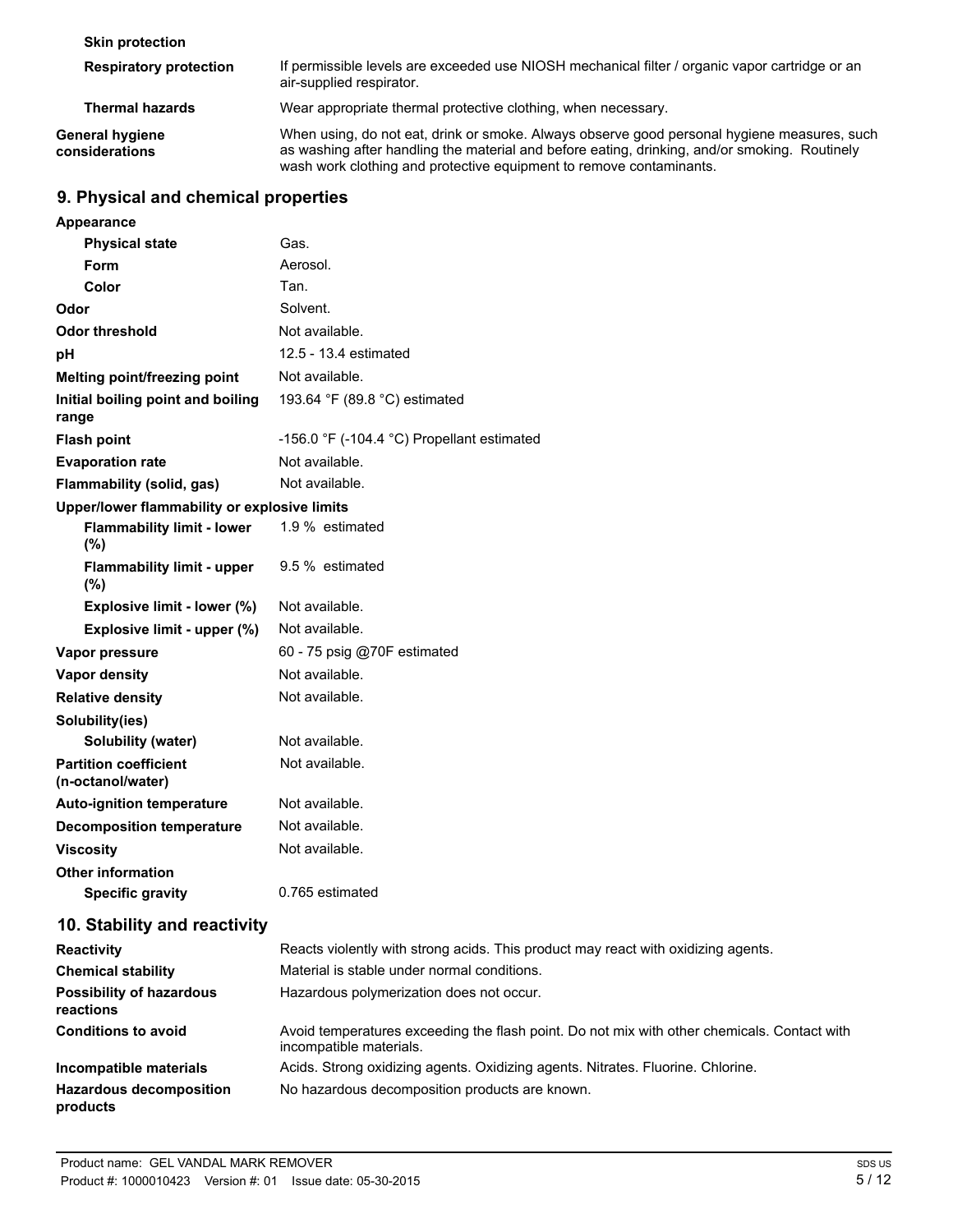# **11. Toxicological information**

# **Information on likely routes of exposure**

| Ingestion                                                                          | Droplets of the product aspirated into the lungs through ingestion or vomiting may cause a serious<br>chemical pneumonia.                                                                                                                                                                                        |
|------------------------------------------------------------------------------------|------------------------------------------------------------------------------------------------------------------------------------------------------------------------------------------------------------------------------------------------------------------------------------------------------------------|
| Inhalation                                                                         | May cause damage to organs through prolonged or repeated exposure by inhalation. May cause<br>drowsiness and dizziness. Headache. Nausea, vomiting. Narcotic effects. Prolonged inhalation<br>may be harmful.                                                                                                    |
| <b>Skin contact</b>                                                                | Causes skin irritation.                                                                                                                                                                                                                                                                                          |
|                                                                                    | 2-Butoxy ethanol may be absorbed through the skin in toxic amounts if contact is repeated and<br>prolonged. These effects have not been observed in humans.                                                                                                                                                      |
| Eye contact                                                                        | Causes serious eve irritation.                                                                                                                                                                                                                                                                                   |
| Symptoms related to the<br>physical, chemical and<br>toxicological characteristics | May cause drowsiness and dizziness. Headache. Nausea, vomiting. Irritation of nose and throat.<br>Aspiration may cause pulmonary edema and pneumonitis. Severe eye irritation. Symptoms may<br>include stinging, tearing, redness, swelling, and blurred vision. Skin irritation. May cause redness<br>and pain. |

| Information on toxicological effects |                                                                 |                        |
|--------------------------------------|-----------------------------------------------------------------|------------------------|
| <b>Acute toxicity</b>                | May be fatal if swallowed and enters airways. Narcotic effects. |                        |
| <b>Components</b>                    | <b>Species</b>                                                  | <b>Test Results</b>    |
| 2-Butoxyethanol (CAS 111-76-2)       |                                                                 |                        |
| <b>Acute</b>                         |                                                                 |                        |
| Dermal                               |                                                                 |                        |
| LD50                                 | Guinea pig                                                      | 230 ml/kg, 24 Hours    |
|                                      |                                                                 | 7.3 ml/kg, 4 Days      |
|                                      | Rabbit                                                          | 450 ml/kg, 24 Hours    |
|                                      |                                                                 | 435 mg/kg, 24 Hours    |
|                                      |                                                                 | 0.63 ml/kg             |
|                                      | Rat                                                             | > 2000 mg/kg, 24 Hours |
| Inhalation                           |                                                                 |                        |
| <b>LC50</b>                          | Rabbit                                                          | 400 ppm, 7 Hours       |
|                                      | Rat                                                             | 450 ppm, 4 Hours       |
| Oral                                 |                                                                 |                        |
| LD100                                | Rabbit                                                          | 695 mg/kg              |
| LD50                                 | Dog                                                             | > 695 mg/kg            |
|                                      | Guinea pig                                                      | 1200 mg/kg             |
|                                      | Rat                                                             | 530 - 2800 mg/kg       |
| Acetone (CAS 67-64-1)                |                                                                 |                        |
| <b>Acute</b>                         |                                                                 |                        |
| Dermal                               |                                                                 |                        |
| LD50                                 | Guinea pig                                                      | > 7426 mg/kg, 24 Hours |
|                                      |                                                                 | > 9.4 ml/kg, 24 Hours  |
|                                      | Rabbit                                                          | > 7426 mg/kg, 24 Hours |
|                                      |                                                                 | > 9.4 ml/kg, 24 Hours  |
| Inhalation                           |                                                                 |                        |
| LC50                                 | Rat                                                             | 55700 ppm, 3 Hours     |
|                                      |                                                                 | 132 mg/l, 3 Hours      |
|                                      |                                                                 | 50.1 mg/l              |
| Oral                                 |                                                                 |                        |
| LD50                                 | Rat                                                             | 5800 mg/kg             |
|                                      |                                                                 | 2.2 ml/kg              |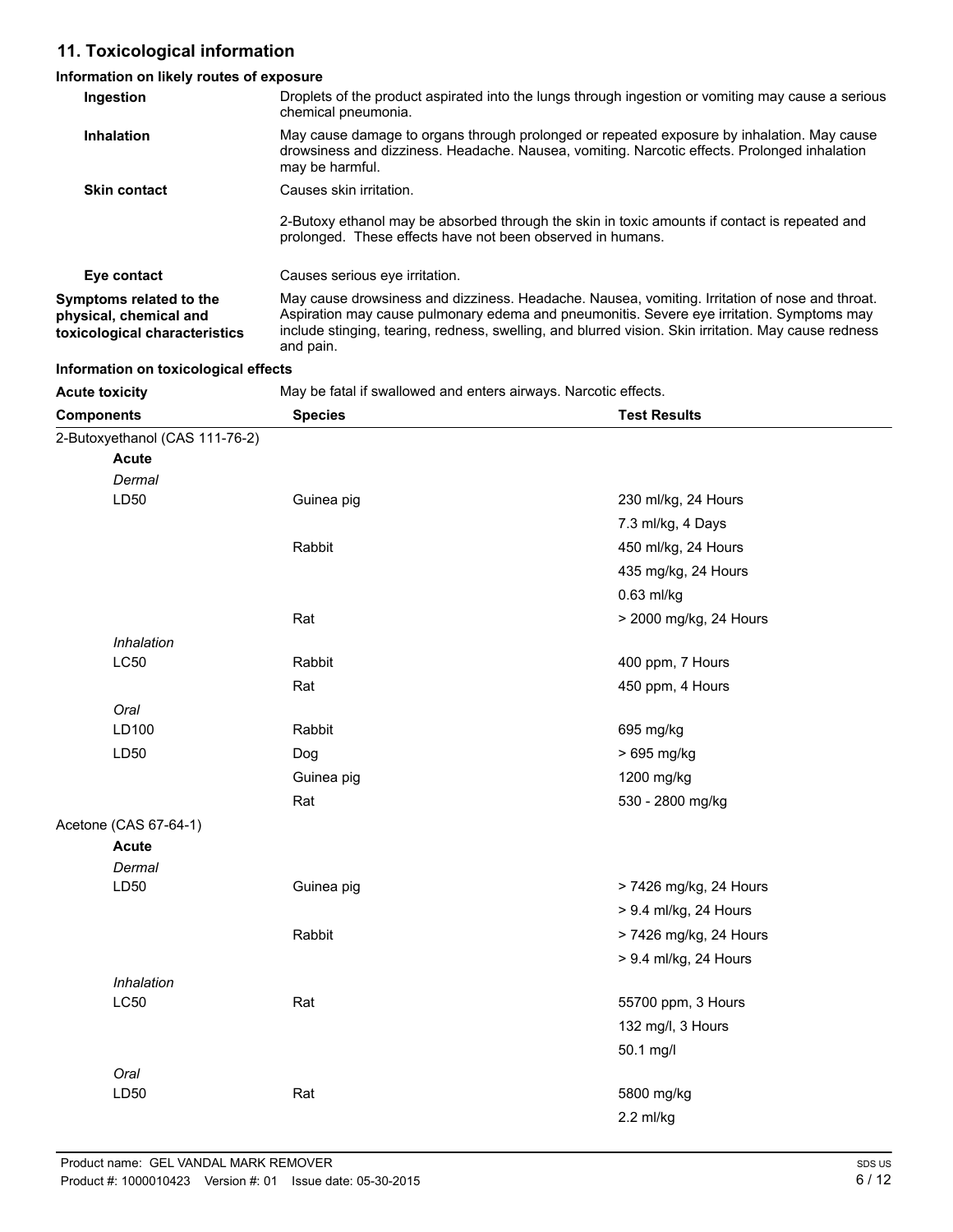| <b>Components</b>                                | <b>Species</b>                                                                                          | <b>Test Results</b>                                                                      |
|--------------------------------------------------|---------------------------------------------------------------------------------------------------------|------------------------------------------------------------------------------------------|
| Butane (CAS 106-97-8)                            |                                                                                                         |                                                                                          |
| <b>Acute</b>                                     |                                                                                                         |                                                                                          |
| Inhalation                                       |                                                                                                         |                                                                                          |
| <b>LC50</b>                                      | Mouse                                                                                                   | 1237 mg/l, 120 Minutes                                                                   |
|                                                  |                                                                                                         | 52 %, 120 Minutes                                                                        |
|                                                  | Rat                                                                                                     | 1355 mg/l                                                                                |
| Diethylene Glycol Monobutyl Ether (CAS 112-34-5) |                                                                                                         |                                                                                          |
| <b>Acute</b>                                     |                                                                                                         |                                                                                          |
| Dermal                                           |                                                                                                         |                                                                                          |
| LD50                                             | Guinea pig                                                                                              | 2 ml/kg, 2 Days                                                                          |
|                                                  | Rabbit                                                                                                  | 2764 mg/kg, 24 Hours                                                                     |
| Oral                                             |                                                                                                         |                                                                                          |
| LD100                                            | Rabbit                                                                                                  | 4000 mg/kg                                                                               |
| LD <sub>50</sub>                                 | Guinea pig                                                                                              | 2000 mg/kg                                                                               |
|                                                  | Mouse                                                                                                   | 2410 mg/kg                                                                               |
|                                                  | Rabbit                                                                                                  | 2500 - 3000 mg/kg                                                                        |
|                                                  |                                                                                                         |                                                                                          |
|                                                  | Rat                                                                                                     | 3306 mg/kg                                                                               |
| Propane (CAS 74-98-6)                            |                                                                                                         |                                                                                          |
| Acute                                            |                                                                                                         |                                                                                          |
| Inhalation<br><b>LC50</b>                        | Mouse                                                                                                   |                                                                                          |
|                                                  |                                                                                                         | 1237 mg/l, 120 Minutes                                                                   |
|                                                  |                                                                                                         | 52 %, 120 Minutes                                                                        |
|                                                  | Rat                                                                                                     | 1355 mg/l                                                                                |
|                                                  |                                                                                                         | 658 mg/l/4h                                                                              |
| Sodium Hydroxide (CAS 1310-73-2)                 |                                                                                                         |                                                                                          |
| Acute                                            |                                                                                                         |                                                                                          |
| Dermal                                           |                                                                                                         |                                                                                          |
| LD50                                             | Rat                                                                                                     | 1350 mg/kg                                                                               |
| Toluene (CAS 108-88-3)                           |                                                                                                         |                                                                                          |
| <b>Acute</b>                                     |                                                                                                         |                                                                                          |
| Dermal                                           |                                                                                                         |                                                                                          |
| LD50                                             | Rabbit                                                                                                  | > 5000 mg/kg, 24 Hours                                                                   |
| Inhalation                                       |                                                                                                         |                                                                                          |
| <b>LC50</b>                                      | Mouse                                                                                                   | 6405 - 7436 ppm, 6 Hours                                                                 |
|                                                  |                                                                                                         | 5320 ppm, 8 Hours                                                                        |
|                                                  | Rat                                                                                                     | 5879 - 6281 ppm, 6 Hours                                                                 |
|                                                  |                                                                                                         | 12.5 - 28.8 mg/l, 4 Hours                                                                |
| Oral                                             |                                                                                                         |                                                                                          |
| LD50                                             | Rat                                                                                                     | 5000 mg/kg                                                                               |
|                                                  |                                                                                                         |                                                                                          |
|                                                  | * Estimates for product may be based on additional component data not shown.<br>Causes skin irritation. |                                                                                          |
| <b>Skin corrosion/irritation</b>                 |                                                                                                         |                                                                                          |
| Serious eye damage/eye<br>irritation             | Causes serious eye irritation.                                                                          |                                                                                          |
| Respiratory or skin sensitization                |                                                                                                         |                                                                                          |
| <b>Respiratory sensitization</b>                 | Not available.                                                                                          |                                                                                          |
| <b>Skin sensitization</b>                        | This product is not expected to cause skin sensitization.                                               |                                                                                          |
| Germ cell mutagenicity                           |                                                                                                         | No data available to indicate product or any components present at greater than 0.1% are |
|                                                  | mutagenic or genotoxic.                                                                                 |                                                                                          |
| Carcinogenicity                                  | This product is not considered to be a carcinogen by IARC, ACGIH, NTP, or OSHA.                         |                                                                                          |
| Product name: GEL VANDAL MARK REMOVER            |                                                                                                         |                                                                                          |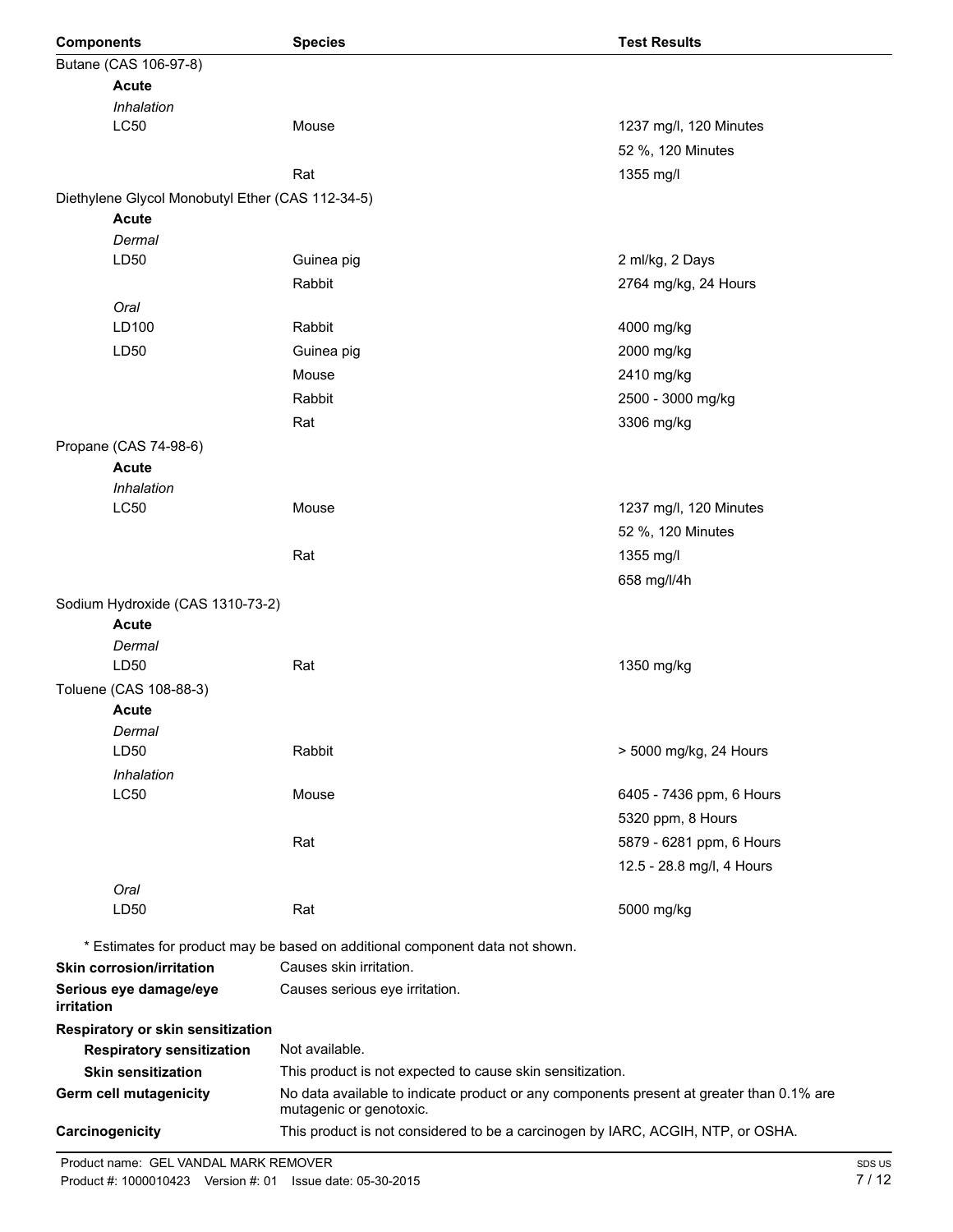|                                                                                                                                   | <b>IARC Monographs. Overall Evaluation of Carcinogenicity</b>                                                                                 |                                                                                                            |
|-----------------------------------------------------------------------------------------------------------------------------------|-----------------------------------------------------------------------------------------------------------------------------------------------|------------------------------------------------------------------------------------------------------------|
| 2-Butoxyethanol (CAS 111-76-2)<br>Toluene (CAS 108-88-3)<br><b>OSHA Specifically Requiated Substances (29 CFR 1910.1001-1050)</b> |                                                                                                                                               | 3 Not classifiable as to carcinogenicity to humans.<br>3 Not classifiable as to carcinogenicity to humans. |
| Not listed.                                                                                                                       |                                                                                                                                               |                                                                                                            |
| <b>Reproductive toxicity</b>                                                                                                      | Suspected of damaging fertility or the unborn child.                                                                                          |                                                                                                            |
| Specific target organ toxicity -<br>single exposure                                                                               | May cause drowsiness and dizziness.                                                                                                           |                                                                                                            |
| Specific target organ toxicity -<br>repeated exposure                                                                             | Respiratory system. Skin. Kidneys. Central nervous system. Eyes. Liver. May cause damage to<br>organs through prolonged or repeated exposure. |                                                                                                            |
| <b>Aspiration hazard</b>                                                                                                          | May be fatal if swallowed and enters airways.                                                                                                 |                                                                                                            |
| <b>Chronic effects</b>                                                                                                            |                                                                                                                                               | Prolonged inhalation may be harmful. May be harmful if absorbed through skin.                              |
|                                                                                                                                   | prolonged. These effects have not been observed in humans.                                                                                    | 2-Butoxy ethanol may be absorbed through the skin in toxic amounts if contact is repeated and              |
|                                                                                                                                   |                                                                                                                                               | May cause damage to organs through prolonged or repeated exposure.                                         |

# **12. Ecological information**

| <b>Ecotoxicity</b>                               |                  | Toxic to aquatic life with long lasting effects.        |                              |
|--------------------------------------------------|------------------|---------------------------------------------------------|------------------------------|
| <b>Components</b>                                |                  | <b>Species</b>                                          | <b>Test Results</b>          |
| 2-Butoxyethanol (CAS 111-76-2)                   |                  |                                                         |                              |
| <b>Aquatic</b>                                   |                  |                                                         |                              |
| Fish                                             | <b>LC50</b>      | Inland silverside (Menidia beryllina)                   | 1250 mg/l, 96 hours          |
| 9-Octadecenoic Acid (CAS 112-80-1)               |                  |                                                         |                              |
| <b>Aquatic</b>                                   |                  |                                                         |                              |
| Fish                                             | <b>LC50</b>      | Fathead minnow (Pimephales promelas) 205 mg/l, 96 hours |                              |
| Acetone (CAS 67-64-1)                            |                  |                                                         |                              |
| <b>Aquatic</b>                                   |                  |                                                         |                              |
| Crustacea                                        | <b>EC50</b>      | Water flea (Daphnia magna)                              | 21.6 - 23.9 mg/l, 48 hours   |
| Fish                                             | <b>LC50</b>      | Rainbow trout, donaldson trout<br>(Oncorhynchus mykiss) | 4740 - 6330 mg/l, 96 hours   |
| Diethylene Glycol Monobutyl Ether (CAS 112-34-5) |                  |                                                         |                              |
| <b>Aquatic</b>                                   |                  |                                                         |                              |
| <b>Fish</b>                                      | <b>LC50</b>      | Bluegill (Lepomis macrochirus)                          | 1300 mg/l, 96 hours          |
| Sodium Hydroxide (CAS 1310-73-2)                 |                  |                                                         |                              |
| <b>Aquatic</b>                                   |                  |                                                         |                              |
| Crustacea                                        | <b>EC50</b>      | Water flea (Ceriodaphnia dubia)                         | 34.59 - 47.13 mg/l, 48 hours |
| Fish                                             | LC50             | Fish                                                    | 45, 96 Hours                 |
| Toluene (CAS 108-88-3)                           |                  |                                                         |                              |
| <b>Aquatic</b>                                   |                  |                                                         |                              |
| Algae                                            | IC <sub>50</sub> | Algae                                                   | 433.0001 mg/L, 72 Hours      |
| Crustacea                                        | <b>EC50</b>      | Daphnia                                                 | 7.645 mg/L, 48 Hours         |
|                                                  |                  | Water flea (Daphnia magna)                              | 5.46 - 9.83 mg/l, 48 hours   |
|                                                  | <b>LC50</b>      | Coho salmon, silver salmon                              | 8.11 mg/l, 96 hours          |

**Bioaccumulative potential** No data available.

| proaccumulative potential                         | no uutu uvulluvit. |
|---------------------------------------------------|--------------------|
| Partition coefficient n-octanol / water (log Kow) |                    |

| <b>Partituon coemicient n-octanon</b> water (log <b>NOW</b> ) |         |
|---------------------------------------------------------------|---------|
| 2-Butoxyethanol                                               | 0.83    |
| Acetone                                                       | $-0.24$ |
| <b>Butane</b>                                                 | 2.89    |
| Diethylene Glycol Monobutyl Ether                             | 0.56    |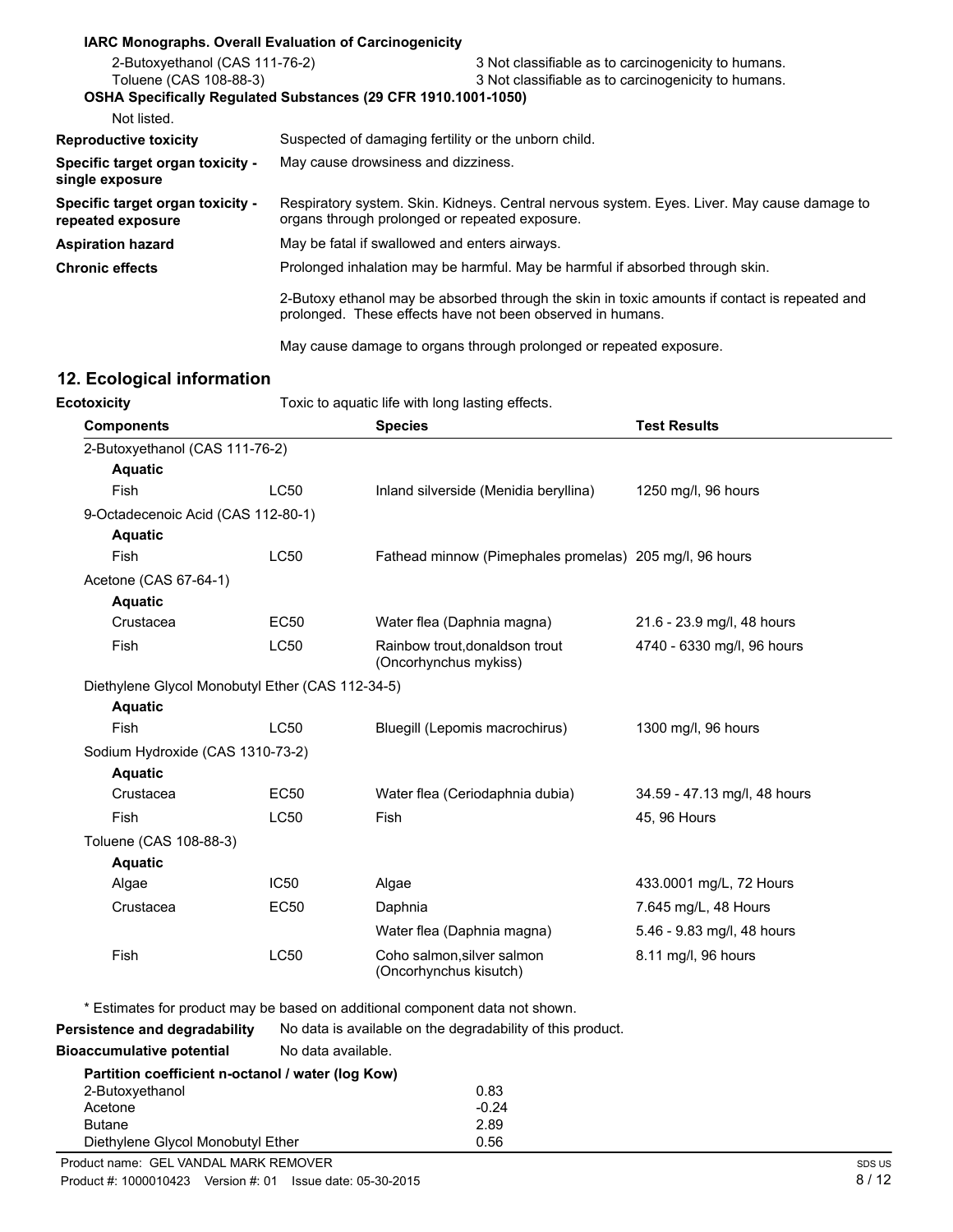| Partition coefficient n-octanol / water (log Kow)<br>Propane<br>Toluene | 2.36<br>2.73                                                                                                                                                                                                                                                                                                                                                                                                        |  |
|-------------------------------------------------------------------------|---------------------------------------------------------------------------------------------------------------------------------------------------------------------------------------------------------------------------------------------------------------------------------------------------------------------------------------------------------------------------------------------------------------------|--|
| <b>Mobility in soil</b>                                                 | No data available.                                                                                                                                                                                                                                                                                                                                                                                                  |  |
| <b>Other adverse effects</b>                                            | No other adverse environmental effects (e.g. ozone depletion, photochemical ozone creation<br>potential, endocrine disruption, global warming potential) are expected from this component.                                                                                                                                                                                                                          |  |
| 13. Disposal considerations                                             |                                                                                                                                                                                                                                                                                                                                                                                                                     |  |
| <b>Disposal instructions</b>                                            | Collect and reclaim or dispose in sealed containers at licensed waste disposal site. Contents<br>under pressure. Do not puncture, incinerate or crush. Do not allow this material to drain into<br>sewers/water supplies. Do not contaminate ponds, waterways or ditches with chemical or used<br>container. Dispose of contents/container in accordance with local/regional/national/international<br>regulations. |  |
| Local disposal regulations                                              | Dispose in accordance with all applicable regulations.                                                                                                                                                                                                                                                                                                                                                              |  |
| Hazardous waste code                                                    | The waste code should be assigned in discussion between the user, the producer and the waste<br>disposal company.                                                                                                                                                                                                                                                                                                   |  |
| US RCRA Hazardous Waste U List: Reference                               |                                                                                                                                                                                                                                                                                                                                                                                                                     |  |
| Acetone (CAS 67-64-1)<br>Toluene (CAS 108-88-3)                         | U002<br>U <sub>220</sub>                                                                                                                                                                                                                                                                                                                                                                                            |  |
| Waste from residues / unused<br>products                                | Dispose of in accordance with local regulations. Empty containers or liners may retain some<br>product residues. This material and its container must be disposed of in a safe manner (see:<br>Disposal instructions).                                                                                                                                                                                              |  |
| <b>Contaminated packaging</b>                                           | Empty containers should be taken to an approved waste handling site for recycling or disposal.                                                                                                                                                                                                                                                                                                                      |  |

Since emptied containers may retain product residue, follow label warnings even after container is

### **14. Transport information**

### **DOT**

| UN number<br>UN proper shipping name<br>Transport hazard class(es) | UN1950<br>Aerosols, flammable, (each not exceeding 1 L capacity)        |
|--------------------------------------------------------------------|-------------------------------------------------------------------------|
| <b>Class</b>                                                       | 2.1                                                                     |
| <b>Subsidiary risk</b>                                             |                                                                         |
| Label(s)                                                           | 2.1                                                                     |
| Packing group                                                      | Not applicable.                                                         |
| Special precautions for user                                       | Read safety instructions, SDS and emergency procedures before handling. |
| <b>Special provisions</b>                                          | N <sub>82</sub>                                                         |
| <b>Packaging exceptions</b>                                        | 306                                                                     |
| Packaging non bulk                                                 | None                                                                    |
| Packaging bulk                                                     | None                                                                    |

emptied. Do not re-use empty containers.

This product meets the exception requirements of section 173.306 as a limited quantity and may be shipped as a limited quantity. Until 12/31/2020, the "Consumer Commodity - ORM-D" marking may still be used in place of the new limited quantity diamond mark for packages of UN 1950 Aerosols. Limited quantities require the limited quantity diamond mark on cartons after 12/31/20 and may be used now in place of the "Consumer Commodity ORM-D" marking and both may be displayed concurrently.

### **IATA**

| UN number                    | UN1950                                                                                               |
|------------------------------|------------------------------------------------------------------------------------------------------|
| UN proper shipping name      | Aerosols, flammable                                                                                  |
| Transport hazard class(es)   |                                                                                                      |
| Class                        | 2.1                                                                                                  |
| <b>Subsidiary risk</b>       |                                                                                                      |
| Label(s)                     | 2.1                                                                                                  |
| Packing group                | Not applicable.                                                                                      |
| <b>Environmental hazards</b> | No.                                                                                                  |
| <b>ERG Code</b>              | 10L                                                                                                  |
|                              | Special precautions for user Read safety instructions, SDS and emergency procedures before handling. |
| <b>Other information</b>     |                                                                                                      |
| Passenger and cargo          | Allowed.                                                                                             |
| aircraft                     |                                                                                                      |
| Cargo aircraft only          | Allowed.                                                                                             |
| <b>Packaging Exceptions</b>  | LTD QTY                                                                                              |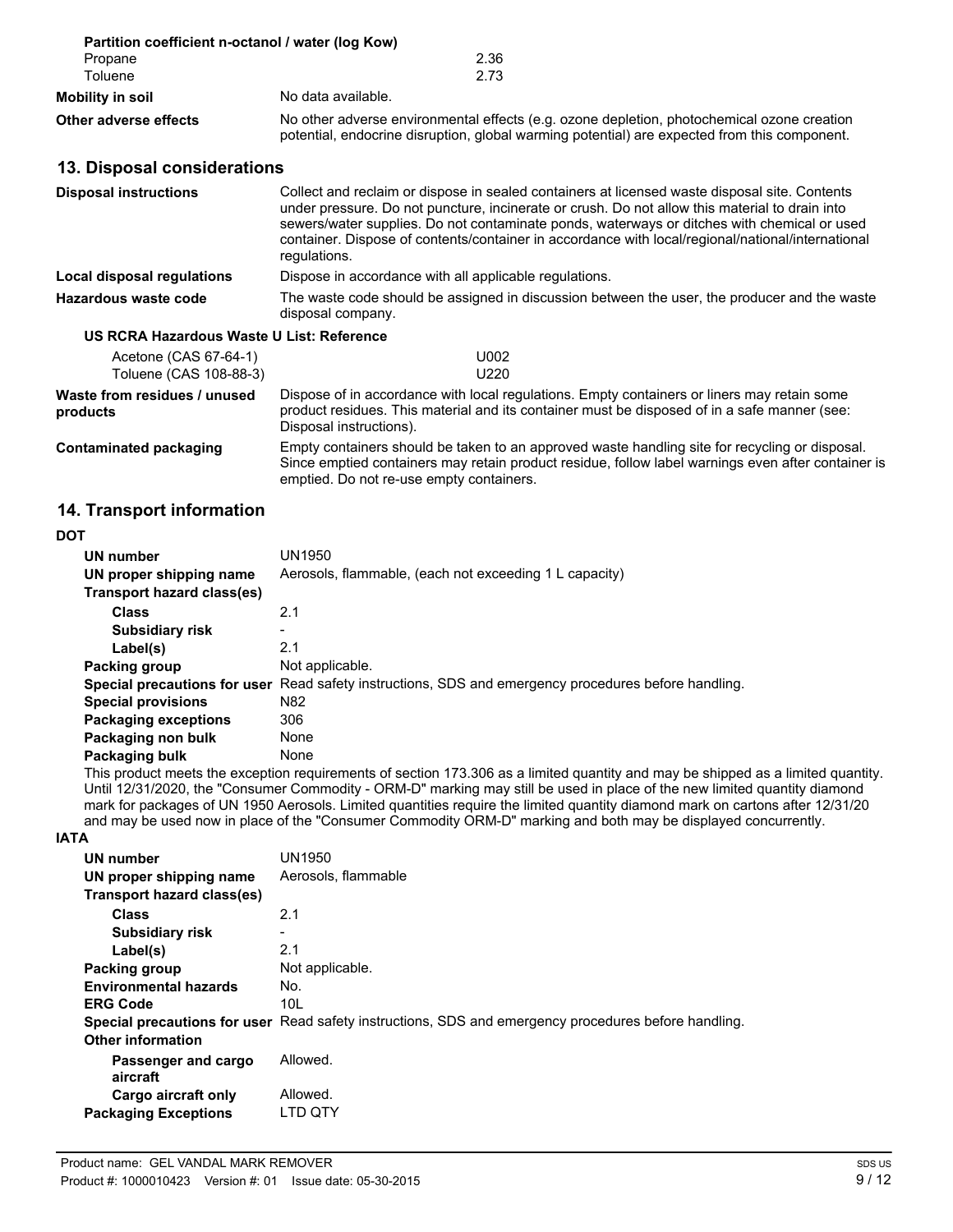### **IMDG**

| <b>UN number</b>                  | <b>UN1950</b>                                                                                        |
|-----------------------------------|------------------------------------------------------------------------------------------------------|
| UN proper shipping name           | <b>AEROSOLS</b>                                                                                      |
| <b>Transport hazard class(es)</b> |                                                                                                      |
| <b>Class</b>                      | 2.1                                                                                                  |
| <b>Subsidiary risk</b>            |                                                                                                      |
| Label(s)                          | 2.1                                                                                                  |
| Packing group                     | Not applicable.                                                                                      |
| <b>Environmental hazards</b>      |                                                                                                      |
| <b>Marine pollutant</b>           | No.                                                                                                  |
| <b>EmS</b>                        | $F-D, S-U$                                                                                           |
|                                   | Special precautions for user Read safety instructions, SDS and emergency procedures before handling. |
| <b>Packaging Exceptions</b>       | LTD QTY                                                                                              |
| Transport in bulk according to    | Not applicable.                                                                                      |
| Annex II of MARPOL 73/78 and      |                                                                                                      |
| the IBC Code                      |                                                                                                      |
| DOT                               |                                                                                                      |
|                                   |                                                                                                      |
|                                   |                                                                                                      |
|                                   |                                                                                                      |
| <b>FLAMMABLE</b>                  |                                                                                                      |
| <b>GAS</b>                        |                                                                                                      |
|                                   |                                                                                                      |
|                                   |                                                                                                      |

# **15. Regulatory information**

**IATA; IMDG**

**US federal regulations** This product is a "Hazardous Chemical" as defined by the OSHA Hazard Communication Standard, 29 CFR 1910.1200. All components are on the U.S. EPA TSCA Inventory List.

### **TSCA Section 12(b) Export Notification (40 CFR 707, Subpt. D)**

Not regulated.

### **CERCLA Hazardous Substance List (40 CFR 302.4)**

| Acetone (CAS 67-64-1)                            | Listed. |
|--------------------------------------------------|---------|
| Sodium Hydroxide (CAS 1310-73-2)                 | Listed. |
| Toluene (CAS 108-88-3)                           | Listed. |
| <b>BA 004 Forester construction of the state</b> |         |

## **SARA 304 Emergency release notification**

Not regulated.

**OSHA Specifically Regulated Substances (29 CFR 1910.1001-1050)** Not listed.

### **Superfund Amendments and Reauthorization Act of 1986 (SARA)**

**Hazard categories** Immediate Hazard - Yes Delayed Hazard - Yes Fire Hazard - Yes Pressure Hazard - No Reactivity Hazard - No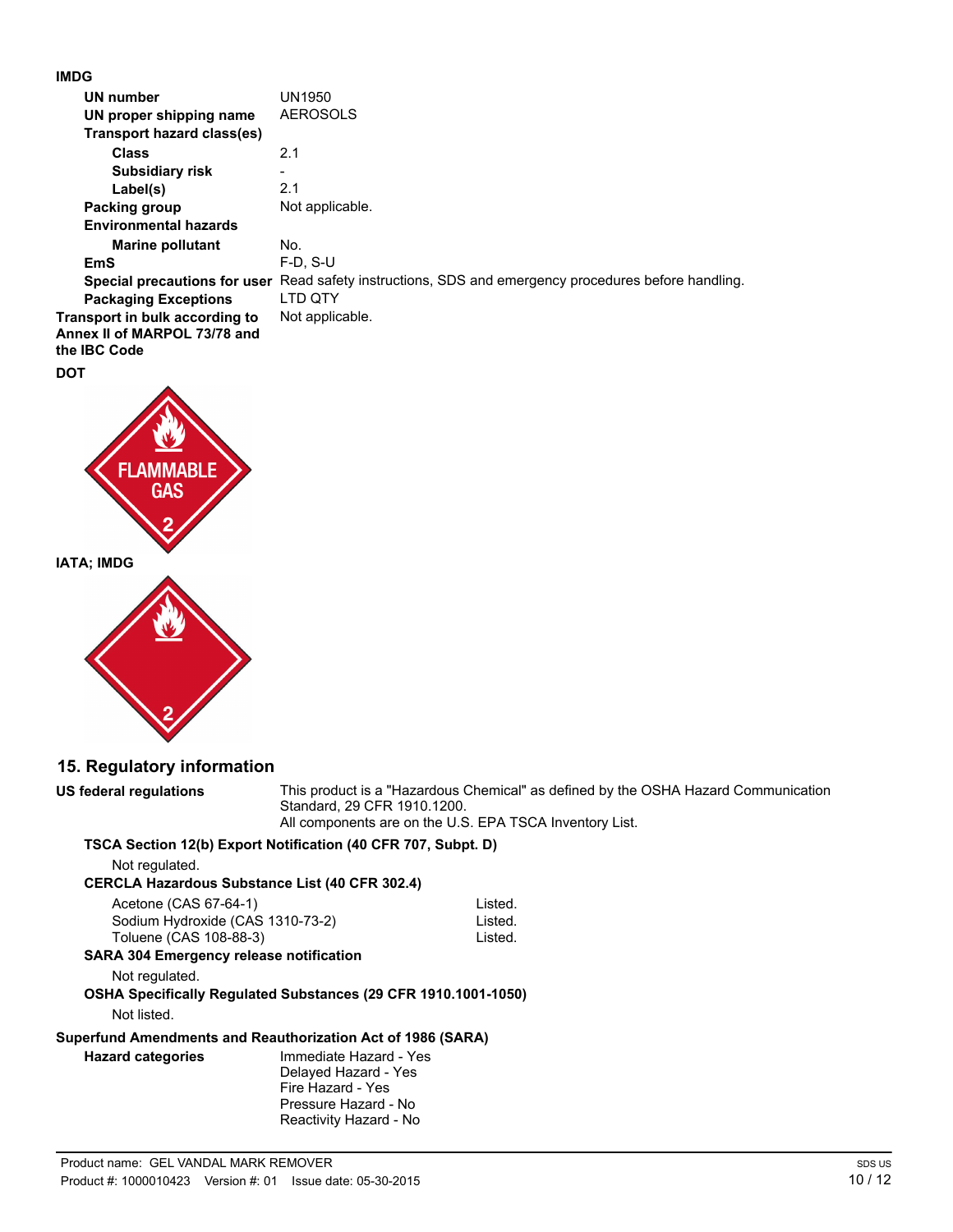| <b>SARA 302 Extremely hazardous substance</b><br>Not listed.                                                                                                                                                                       |                |                                                                                                  |                                                                                                                         |                 |
|------------------------------------------------------------------------------------------------------------------------------------------------------------------------------------------------------------------------------------|----------------|--------------------------------------------------------------------------------------------------|-------------------------------------------------------------------------------------------------------------------------|-----------------|
| SARA 311/312 Hazardous<br>chemical                                                                                                                                                                                                 | No             |                                                                                                  |                                                                                                                         |                 |
| SARA 313 (TRI reporting)                                                                                                                                                                                                           |                |                                                                                                  |                                                                                                                         |                 |
| <b>Chemical name</b>                                                                                                                                                                                                               |                | <b>CAS number</b>                                                                                | % by wt.                                                                                                                |                 |
| Toluene                                                                                                                                                                                                                            |                | 108-88-3                                                                                         | $20 - 40$                                                                                                               |                 |
| Other federal regulations                                                                                                                                                                                                          |                |                                                                                                  |                                                                                                                         |                 |
| Clean Air Act (CAA) Section 112 Hazardous Air Pollutants (HAPs) List                                                                                                                                                               |                |                                                                                                  |                                                                                                                         |                 |
| Toluene (CAS 108-88-3)                                                                                                                                                                                                             |                | Clean Air Act (CAA) Section 112(r) Accidental Release Prevention (40 CFR 68.130)                 |                                                                                                                         |                 |
| Butane (CAS 106-97-8)<br>Propane (CAS 74-98-6)                                                                                                                                                                                     |                |                                                                                                  |                                                                                                                         |                 |
| <b>Safe Drinking Water Act</b><br>(SDWA)                                                                                                                                                                                           | Not regulated. |                                                                                                  |                                                                                                                         |                 |
| <b>Chemical Code Number</b>                                                                                                                                                                                                        |                |                                                                                                  | Drug Enforcement Administration (DEA). List 2, Essential Chemicals (21 CFR 1310.02(b) and 1310.04(f)(2) and             |                 |
| Acetone (CAS 67-64-1)<br>Toluene (CAS 108-88-3)                                                                                                                                                                                    |                | 6532<br>6594                                                                                     |                                                                                                                         |                 |
|                                                                                                                                                                                                                                    |                |                                                                                                  | Drug Enforcement Administration (DEA). List 1 & 2 Exempt Chemical Mixtures (21 CFR 1310.12(c))                          |                 |
| Acetone (CAS 67-64-1)                                                                                                                                                                                                              |                | 35 %WV                                                                                           |                                                                                                                         |                 |
| Toluene (CAS 108-88-3)<br><b>DEA Exempt Chemical Mixtures Code Number</b>                                                                                                                                                          |                | 35 %WV                                                                                           |                                                                                                                         |                 |
| Acetone (CAS 67-64-1)<br>Toluene (CAS 108-88-3)                                                                                                                                                                                    |                | 6532<br>594                                                                                      |                                                                                                                         |                 |
| <b>US state regulations</b>                                                                                                                                                                                                        |                |                                                                                                  |                                                                                                                         |                 |
| US. Massachusetts RTK - Substance List                                                                                                                                                                                             |                |                                                                                                  |                                                                                                                         |                 |
| 2-Butoxyethanol (CAS 111-76-2)<br>Acetone (CAS 67-64-1)<br>Butane (CAS 106-97-8)<br>Propane (CAS 74-98-6)<br>Sodium Hydroxide (CAS 1310-73-2)                                                                                      |                |                                                                                                  |                                                                                                                         |                 |
| Toluene (CAS 108-88-3)<br>US. New Jersey Worker and Community Right-to-Know Act                                                                                                                                                    |                |                                                                                                  |                                                                                                                         |                 |
| 2-Butoxyethanol (CAS 111-76-2)<br>Acetone (CAS 67-64-1)<br>Butane (CAS 106-97-8)<br>Propane (CAS 74-98-6)<br>Sodium Hydroxide (CAS 1310-73-2)<br>Toluene (CAS 108-88-3)<br>US. Pennsylvania Worker and Community Right-to-Know Law |                |                                                                                                  |                                                                                                                         |                 |
| 2-Butoxyethanol (CAS 111-76-2)<br>9-Octadecenoic Acid (CAS 112-80-1)                                                                                                                                                               |                |                                                                                                  |                                                                                                                         |                 |
| Acetone (CAS 67-64-1)<br>Butane (CAS 106-97-8)<br>Propane (CAS 74-98-6)<br>Sodium Hydroxide (CAS 1310-73-2)<br>Toluene (CAS 108-88-3)                                                                                              |                |                                                                                                  |                                                                                                                         |                 |
| US. Rhode Island RTK                                                                                                                                                                                                               |                |                                                                                                  |                                                                                                                         |                 |
| Acetone (CAS 67-64-1)<br>Butane (CAS 106-97-8)<br>Propane (CAS 74-98-6)<br>Sodium Hydroxide (CAS 1310-73-2)<br>Toluene (CAS 108-88-3)                                                                                              |                |                                                                                                  |                                                                                                                         |                 |
| <b>US. California Proposition 65</b>                                                                                                                                                                                               |                |                                                                                                  | WARNING: This product contains a chemical known to the State of California to cause birth defects or other reproductive |                 |
| harm.                                                                                                                                                                                                                              |                |                                                                                                  |                                                                                                                         |                 |
| Toluene (CAS 108-88-3)                                                                                                                                                                                                             |                | US - California Proposition 65 - CRT: Listed date/Developmental toxin<br>Listed: January 1, 1991 |                                                                                                                         |                 |
|                                                                                                                                                                                                                                    |                |                                                                                                  |                                                                                                                         |                 |
| Product name: GEL VANDAL MARK REMOVER<br>Product #: 1000010423    Version #: 01    Issue date: 05-30-2015                                                                                                                          |                |                                                                                                  |                                                                                                                         | SDS US<br>11/12 |